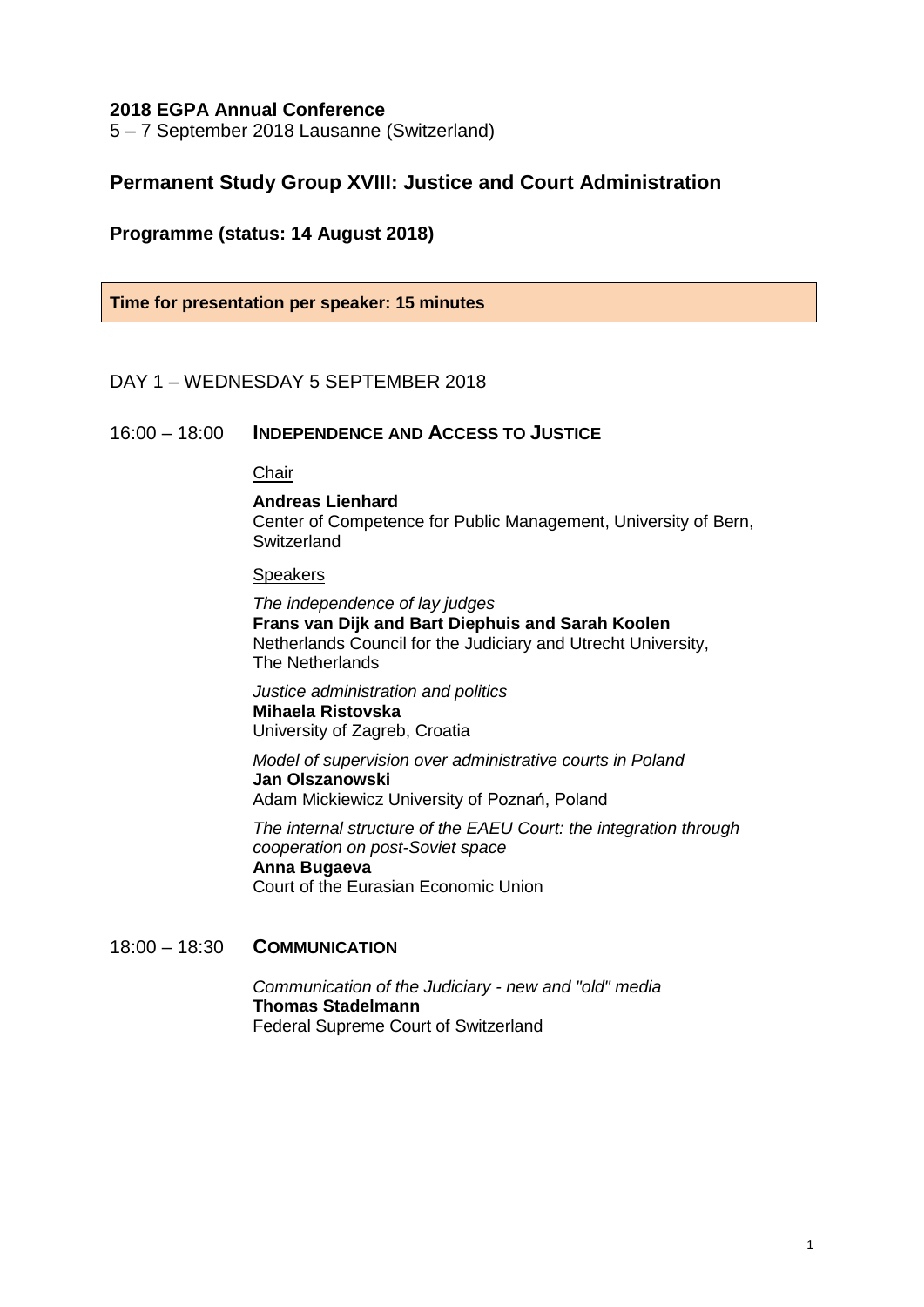## DAY 2 – THURSDAY 6 SEPTEMBER 2018

### 08:30 – 10:00 **TRUST AND BUDGETING**

### **Chair**

#### **Marco Fabri**

Research Institute on Judicial Systems, National Research Council (IRSIG-CNR), Italy

### **Speakers**

*Organizing Feedback: Effects of Mirror meetings in Dutch courts* **Martijn van Gils and Philip Langbroek** Montaigne Centre, Utrecht University, The Netherlands

*Trust in Justice in EU countries: level of support and correlates* **Michele Sapignoli** University of Bologna, Italy

*Antecedents of Trust in the Judiciary: Is It a Question of Fair Process or Good Performance?* **Shlomo Mizrahi and Nissim Cohen and Eran Vigoda-Gadot** University of Haifa, Israel

10:00 – 10:30 Coffee break

### 10:30 – 11:30 **BUDGETING**

*Administration of justice and courts' budget: an independence and a managerial issue. A comparative analysis of three case studies.* **Federica Viapiana** Research Institute on Judicial Systems - National Research Council (IRSIG-CNR), Italy

*Issues and problems of Judicial Financial Autonomy in France* **Caroline Foulquier-Expert** University of Limoges, France

### 14:00 – 15:30 **QUALITY MANAGEMENT**

## **Chair**

**Daniel Kettiger** Center of Competence for Public Management, University of Bern, **Switzerland** 

#### **Speakers**

*Reform and deform for total control: the Judicial Council in Turkey* **Idil Elveris**

Istanbul Bilgi University School of Law, Turkey

*Understanding and Diagnosing the Timeliness of Criminal Case Processing*

**Brian J. Ostrom and Matthew Kleiman and Roger A. Hanson** National Center for State Courts, USA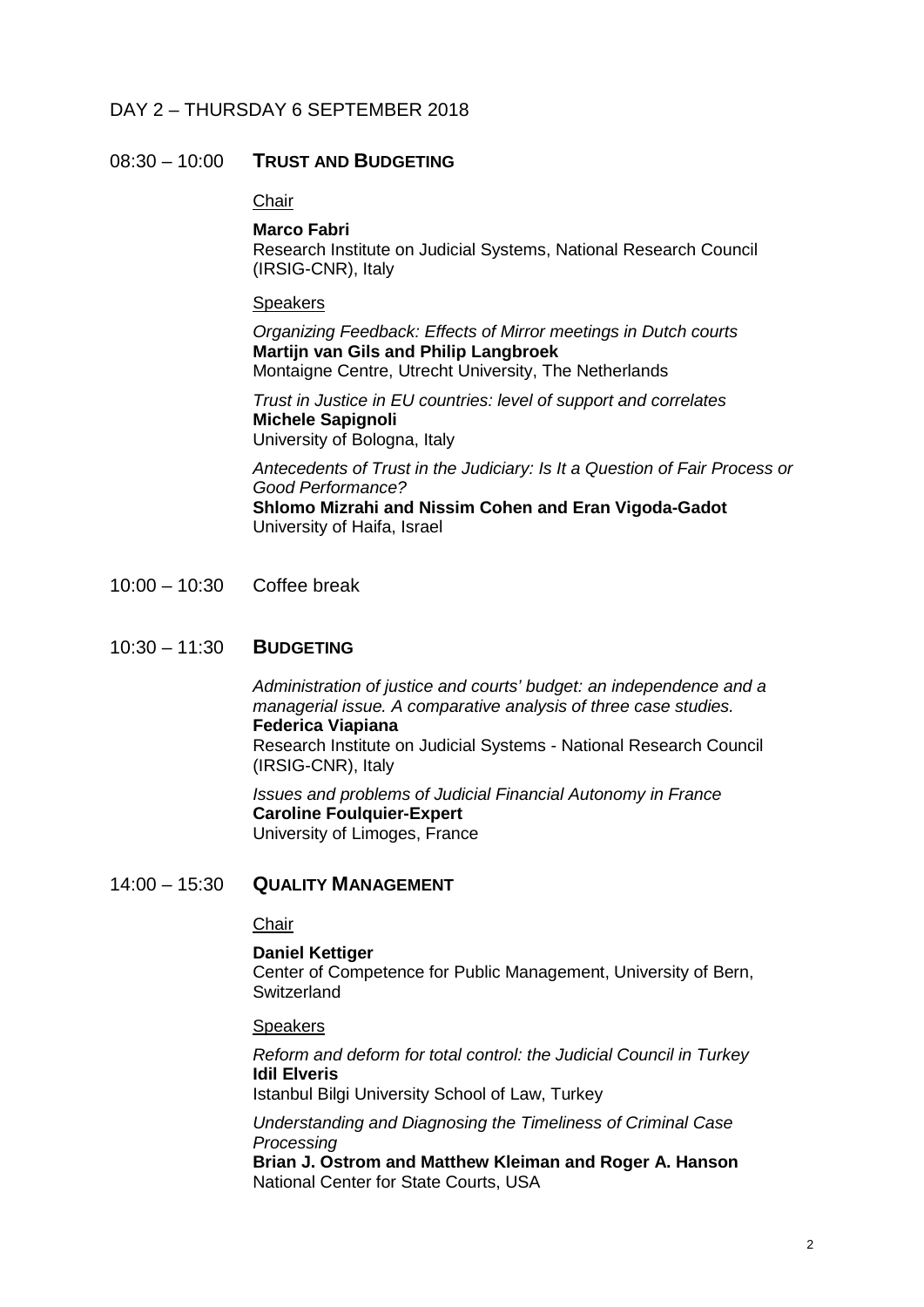*The quality of decisions of Swiss cantonal administrative courts: Stakeholders and quality criteria* **Martin Schmied** Center of Competence for Public Management, University of Bern, **Switzerland** 

### 16:30 – 18:00 **VISIT FEDERAL SUPREME COURT OF SWITZERLAND**

#### **Ulrich Meyer**

President of the Federal Supreme Court of Switzerland

### **Jacques Bühler**

Deputy Secretary General of the Federal Supreme Court of Switzerland

### DAY 3 – FRIDAY 7 SEPTEMBER 2018

## 08:30 – 10:00 **CASE MANAGEMENT**

### **Chair**

**Philip Langbroek** Montaigne Center, Utrecht University, The Netherlands

Speakers

*VICTOR – Supreme Federal Court* **Ricardo V. C. Fernandes** Founding partner of Legal Labs/University of Brasília, Brazil

*Effective court administration and professionalism of judges as necessary factors safeguarding the mother of justice – the Right to a fair trial*  **Mindaugas Šimonis** Vytautas Magnus University, Lithuania

*Interplay between Judges and Managers in Managing Court Operations and Workflow* **Tiina Puolakka and Petra Pekkanen and Timo Pirttilä** Lappeenranta University of Technology, Finland

10:00 – 10:30 Coffee break

# 10:30 – 12:00 **CASE MANAGEMENT (CONT.)**

*Understanding the Factors affecting the Utilization of the Case Management System of the Malawi Judiciary* **Binart Kachule and Amelia V. Taylor** Malawi Judiciary and University of Malawi, Malawi

*Crime, penalties and federalism in Switzerland* **Daniel Fink and Christophe Koller** Université de Lausanne et Lucerne and ESEHA, Switzerland

*Criminal Justice Algorithms: Legislative Landscape and Implications for Administration* **Daniel Bromberg and Sue Siggelakis** University of New Hampshire, USA